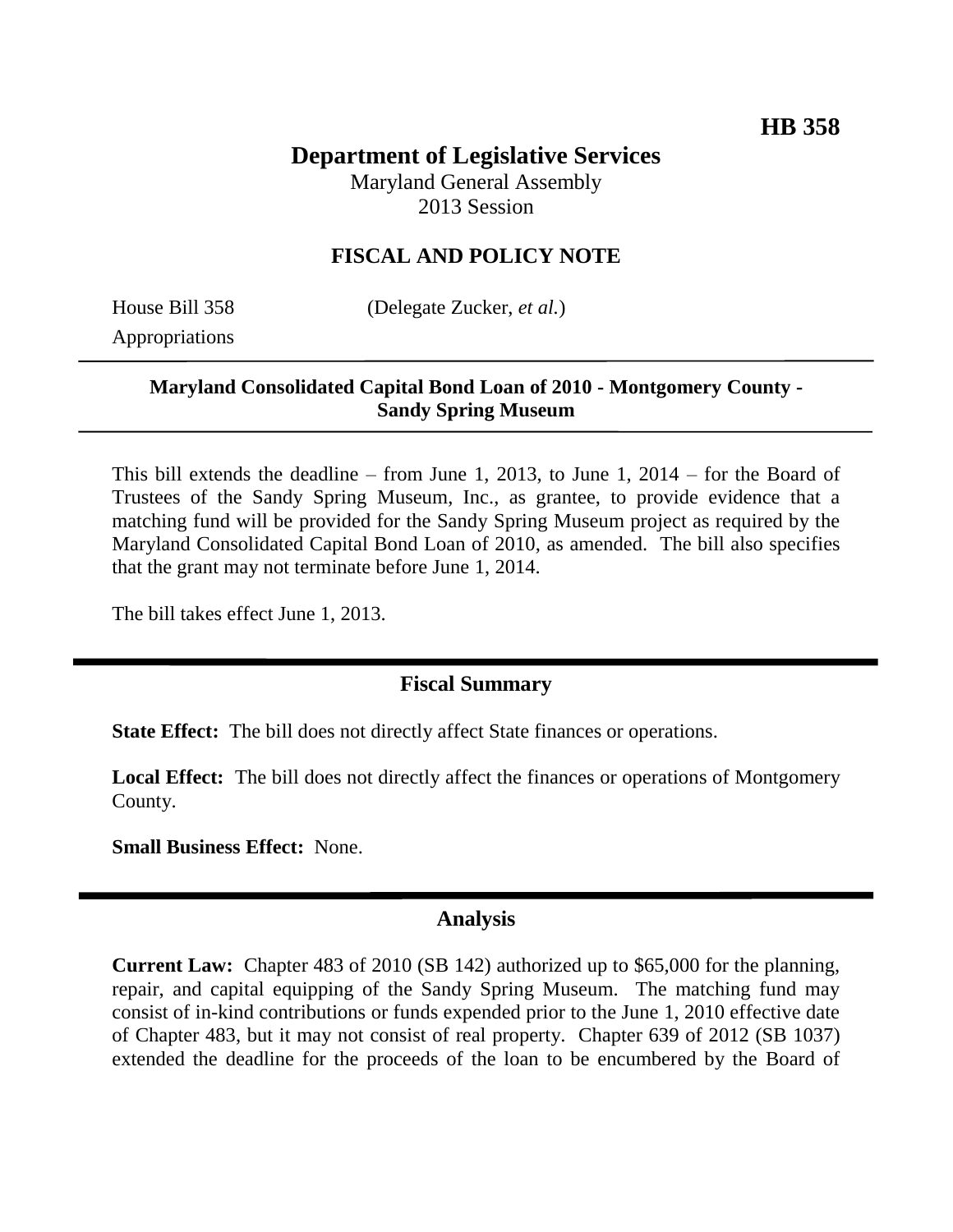Public Works or expended from June 1, 2012, to June 1, 2013. Likewise, Chapter 639 also specified that the grant may not terminate before June 1, 2013.

Chapter 46 of 2006 (SB 370) authorized up to \$200,000 for the planning, design, construction, and capital equipping of the Sandy Spring Museum Library and Archives. The matching fund may consist of in-kind contributions or funds expended prior to the June 1, 2006 effective date of Chapter 46, but it may not consist of real property. Evidence of a matching fund contribution had to be shown by June 1, 2008. The proceeds of the loan must be encumbered by the Board of Public Works or expended by June 1, 2013.

Chapter 445 of 2005 (HB 340) also authorized up to \$75,000 for the planning, design, construction, and capital equipping of the Sandy Spring Library and Archives. The matching fund may consist of in-kind contributions or funds expended prior to the June 1, 2005 effective date of Chapter 445. Evidence of a matching fund contribution had to be shown by June 1, 2007. The proceeds of the loan had to be encumbered by the Board of Public Works or expended by June 1, 2012.

**Background:** The Sandy Spring Museum is dedicated to the history and culture of Sandy Spring. Sandy Spring was the center of a network of rural villages settled in the 1720s. The first settlers were members of the Religious Society of Friends, otherwise known as Quakers. However, these first settlers were soon joined by others, including Anglicans and freed slaves, which give the area a unique history and culture. Permanent exhibits document one of the oldest sustained communities of African American landowners in the nation, the tradition of Sandy Spring social clubs, and Sandy Spring commercial achievements. There is also a general store and a farm house kitchen.

The museum also maintains a research library, which includes the original minutes published as *The Annals of Sandy Spring*, a multivolume record of one of the community's numerous social clubs. These groups of 14 to 16 families began meeting after the Civil War and continue meeting monthly to the present.

The grant will primarily fund installation of heating, ventilation, and air-conditioning units for the museum's rural life interpretive areas. The grantee reports that an extension is necessary because the museum was without an executive director to lead the project for six months. A new executive director was hired in May 2012, and she is confident that, with an extension, matching funds will be secured and construction will be able to begin. The executive director anticipates Montgomery County will include matching funds for the project in its budget to be released in June 2013.